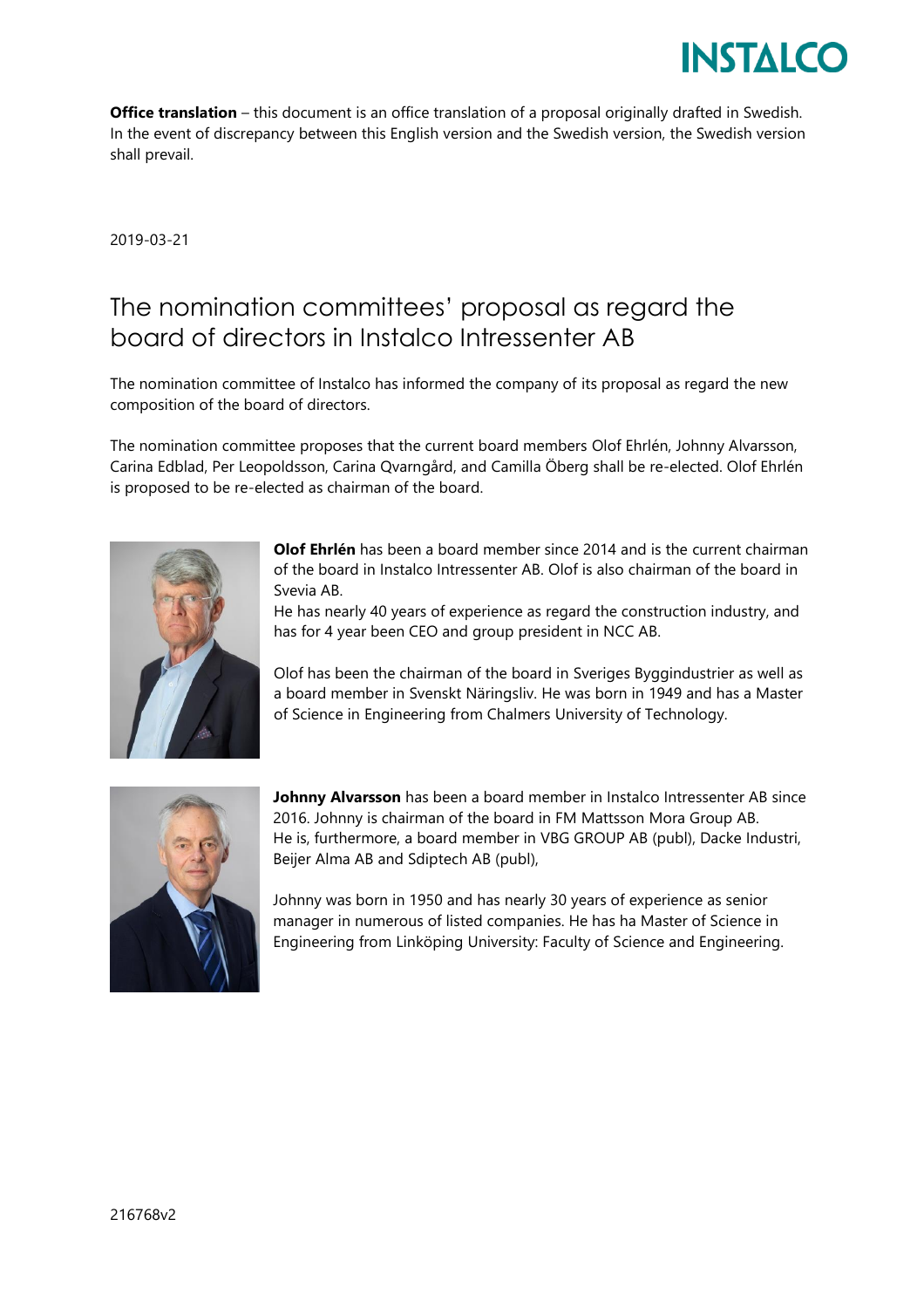## **INSTAICO**

**Office translation** – this document is an office translation of a proposal originally drafted in Swedish. In the event of discrepancy between this English version and the Swedish version, the Swedish version shall prevail.



**Carina Edblad** has more than 30 years of operational experience as regard the construction- and contract business, both as specialist and director, with responsibilities covering project management, business development, procurement and the role as CEO.

She has been working in all phases of the construction process until the project is sold and has for 25 years been a customer in the installation industry. She is currently CEO in Thomas Betong AB and chairman of the board in Svensk Betong. She is a board member in NCC AB and Svenskt Näringsliv. Carina was born in 1963 and has a Master of Science in Engineering from

Chalmers University of Technology.



**Per Leopoldsson** has more or less worked in the real estate and construction industry during his whole professional life. This has given him great knowledge and a broad network within the industry. Among previous assignments, Per has been CFO of the listed companies Fastighets AB Näckebro, Scandiakonsult AB and Bravida AB between 2005-2014.

Per currently runs Solavik Förvaltning AB and is a member of the council for Fastighetsägarna in Stockholm. He is also a board member of the insurance company Brandkontoret, SBC and NAI Svefa. Per was born in 1960 and holds a Degree of Master of Science in Business and Economics from Stockholm School of Economics.



**Carina Qvarngård** has more than 30 years of experience in leading positions within international companies, including Ericsson AB, Sodexo Norden and Caverion Oy. She is a board member of XM Reality. Carina's experience of management and governance in complex international project-oriented companies and organizations has given her a solid experience and knowledge of how service companies should be organized and developed to create the best possible profitability.

Since 2017 she is working as a senior consultant in organizational and business development for Nordic customers who need to industrialize and internationalize their business. Carina was born in 1959 and holds a master's

degree from the Royal Institute of Technology in Stockholm.